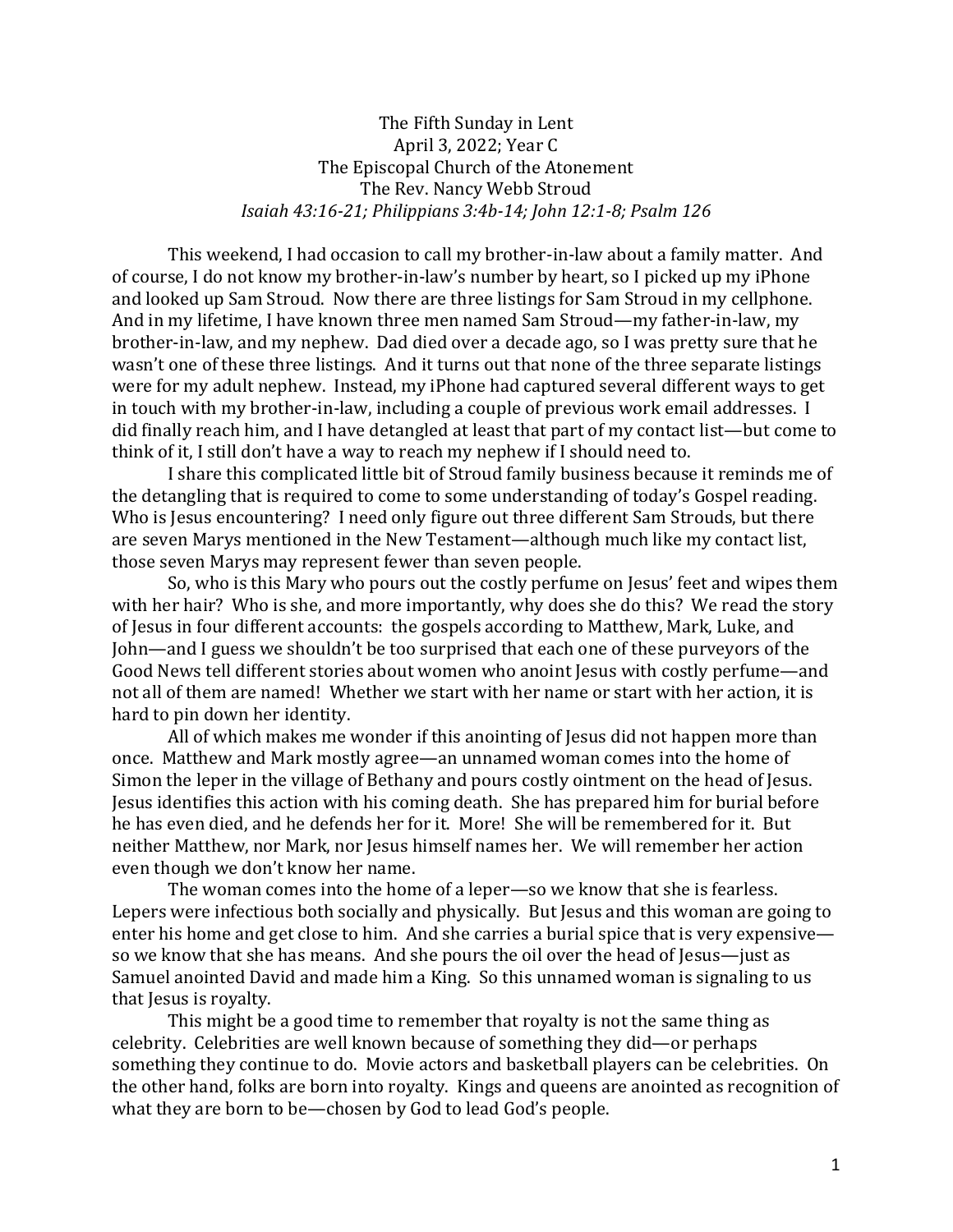Jesus tells us that we will always remember this fearless woman, who gave of her own wealth to recognize both the divine royalty of Jesus and the humanity of his impending death. This is the anointing woman in Matthew and Mark.

But Luke tells us that an unnamed woman enters the house of a Pharisee named Simon. In this account, Simon is not a leper, but a leader among the righteous! This Simon is a Pharisee. And the woman who enters Simon's home is a sinner. Luke doesn't tell us the sin. But I am guessing that your mind goes where so many commentaries have gone before you: she is not just a sinner—she's a prostitute! But, there is absolutely nothing in the scripture to support this view. There are a lot of ways to sin—that is to purposely separate oneself from God. Some might even say that women who are prostitutes are not sinners at all, rather they are sinned against, because their economic circumstances force them into a demeaned existence.

But whatever the sin, this woman is a sinner, and she enters the home of a righteous man because she is following Jesus. And she begins to weep, and the tears fall on his feet. She wipes them with her hair, and kisses them, and anoints them with the ointment. Jesus interprets her actions not as preparation for burial, but rather a token of hospitality and love. He reminds Simon that he didn't offer to wash his feet, which was normal hospitality, but this woman has done it. And more, Jesus tells Simon and us that this woman's loving action has been prompted by her sense that in knowing Jesus her sins are forgiven.

In case you are keeping score—at least one or two women have anointed Jesus, on his head and on his feet. They have wiped his feet with their hair. They are fearless or they are weeping. They are preparing the living Jesus for burial, or they are loving him because of his divine willingness to forgive our sins.

And then we come to the story of the anointing woman, brought to us today by John. And it has some of the elements of the first account: it takes place in the village of Bethany. There is divinity in this story—because it takes place in the home of Lazarus—who just a few verses ago, Jesus raised from the dead. But in John's account the woman has a name. She is Mary. John even identifies which Mary she is! She is not Mary the mother of Jesus. She is not Mary Magdalene, who later will meet the risen Jesus. This is Mary of Bethany. And we have met her before.

Mary of Bethany is the sister of Martha and Lazarus. We know the two sisters: Mary is the one who sits at Jesus' feet and listens to him teach while Martha prepares the meal and sets the table. Martha complains, and Jesus defends Mary—even tells Martha that Mary has chosen the better thing to do in listening to his teaching. Although, you know, I always think that after he said that he also ate the meal that Martha prepared.

This Mary is a sister. Her grief over the death of her brother Lazarus seems to be the thing that finally moves Jesus to tears, and then he summons the power of God and calls Lazarus out of the tomb. And on this day, the sisters and their brother are together again, and they have invited Jesus to dine with them.

We know that Mary loves her brother, and we assume that she loves her sister. But it is her love for Jesus that makes us remember her. To quote my colleague Lindsay Hardin Freeman, the deep connection between Jesus and Mary of Bethany is symbolized when

Mary takes Jesus' feet, washes them (as a host normally would), and then pours an exotic and costly ointment on Jesus' feet. Using spikenard, a precious oil that would cost about a year's salary, she lovingly moistens his